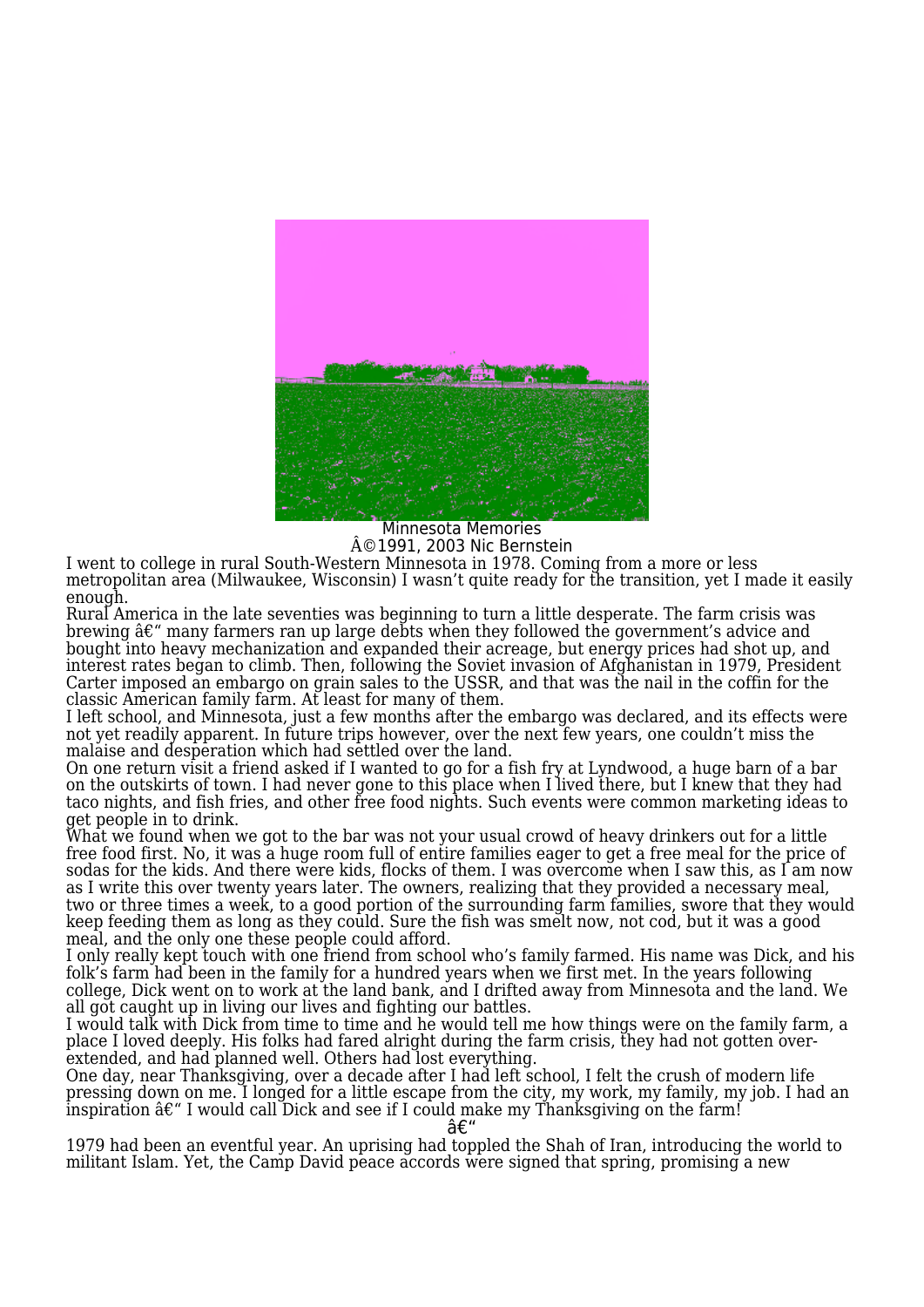beginning in the same region. The Vietnamese deposed the Khmer Rouge in Cambodia, ending the bloodiest regime since the Third Reich. And then in November the Iranian militants, now in power, took over the American embassy in Tehran and the hostage crisis began.

I was going to stay "on campus" that Thanksgiving. It was onerous to travel all the way home for such a short holiday, and food service promised a passable dinner for those few who stayed behind. That was when Dick came out to the dorm lounge and asked if I would like to come home with him for a real Thanksgiving. I could hardly say no! I had been to the farm once before, and already knew what a treat the Crumb family were. Dick's mom had immediately dubbed me her favorite Jew-boy (I wasn't, but that only made her more adamant, and the line more funny), and his dad, Rich, had dragged me out to cut soybeans at some ungodly hour!

But I wasn't the only one Dick asked along that weekend, he also asked the two Iranian students who were staying in our dorm, Naji and Massoud. They were stunned, and thrilled. They had gotten accustomed to being scorned in the few weeks since the embassy take over, and the last thing they expected was to be asked to join in a feast of such a nationalistic nature, in the heartland. We all piled into Dick's Chevy Nova and fought our way through the snow and fog Eastward across

the state towards the Crumb Family farm, and the Crumb's Thanksgiving dinner! It was a spectacular event, family from all around, us strangers as welcome guests, and great food! I had never been served tomato as a desert, but I learned how good it could be!! After all of the food was consumed, and the dishes swept away, we retired to the recently constructed living room to sit by the fire and chat, with the snow covered vegetable gardens and newly planted pine trees framed

by the grand windows on the Eastern wall. It wasn't long before the conversation turned to the events overseas, and I was worried what may come. My worries were unfounded. While Naji and Massoud expressed their remorse over the current state of affairs, and assured us

that this new regime was no more to their liking than the one so recently deposed, they also told harrowing stories of loved ones lost to the Shah and his henchmen. This was a great introduction to me that all people are essentially the same, the world over, just with different languages, accents, traditions, etc., but with the same hopes and dreams and loves and wants.

Dick's folks, a farmer and his wife, were so warm and accepting of these two young men. They harbored no bitterness or blame, only concern and a genuine desire to share stories and compassion. I grew quite a bit that weekend.

It was also on that weekend that I really got to know Dick's friend Mark. They had grown up together, but Mark had stayed in town and Dick had gone off to school. Mark looked like a farmer's son, a strapping guy in a feed-corn hat and a down vest over a flannel shirt. I could tell that Dick realized that there was a growing gulf between them, that while Dick was learning and growing and developing through scholarly challenge and the exposure to others which comes from a college experience, Mark was not really changing at all. He was stuck in time, out on the farm, building silos for a living.

This was an interesting dichotomy to me, this love of the land and the farm, and yet a chafing at its restraints. What I mistook as a gap between Dick and Mark, however, was more of a gap between Dick and his past  $\hat{a}\varepsilon$ " himself.

## –

That was the pattern for my idyllic family farm Thanksgiving, and that was what I felt I needed to get my own life off of my back for awhile. I called Dick, invited myself to the farm, and bought air fare. Right there, right then, I felt better.

When we got to the farm, the day before Thanksgiving, the welcome was every bit as warm as I remembered it. Rich wasn't working the farm anymore, he had rented the acreage out to some cousins, and Barb was now delivering the mail to help make ends meet, but the farm house and family were still as warm and inviting as always.

That evening Mark showed up after dinner and we went for a road trip in Mark's new car. Road trips  $\hat{a}\hat{\epsilon}^{\prime\prime}$  hopping into a car and driving for miles on familiar country roads while listening to loud music and imbibing in one thing or another  $\hat{a}\epsilon^{\prime\prime}$  that is what one did in the country in Minnesota. We drove and talked and reminisced for what seemed like hours, and then Mark pulled over on a small county road and got out of the car. I had no idea where we were, but I could tell from Dick's face that it was some place important.

I asked, and Dick told me that this is where Mark's family's farm had been, where the farm house